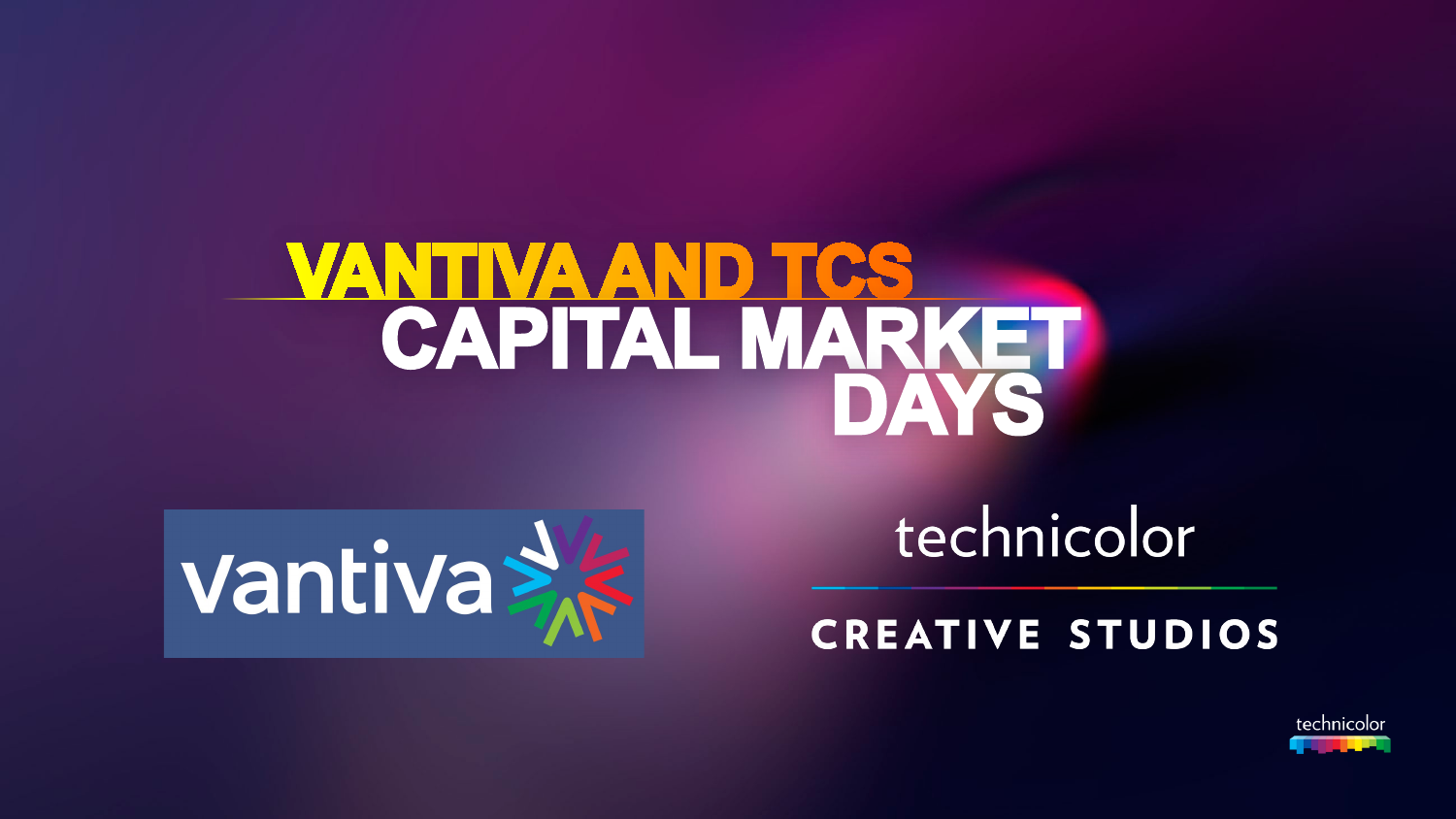

# **1pm RICHARD MOAT INTRODUCTION**

- **1:15pm VANTIVA PRESENTATION & Q&A**
- **3:15pm BREAK**
- **3:30pm TECHNICOLOR CREATIVE STUDIOS PRESENTATION & Q&A**

**6:45pm COCKTAIL DINNER & DEMOS**

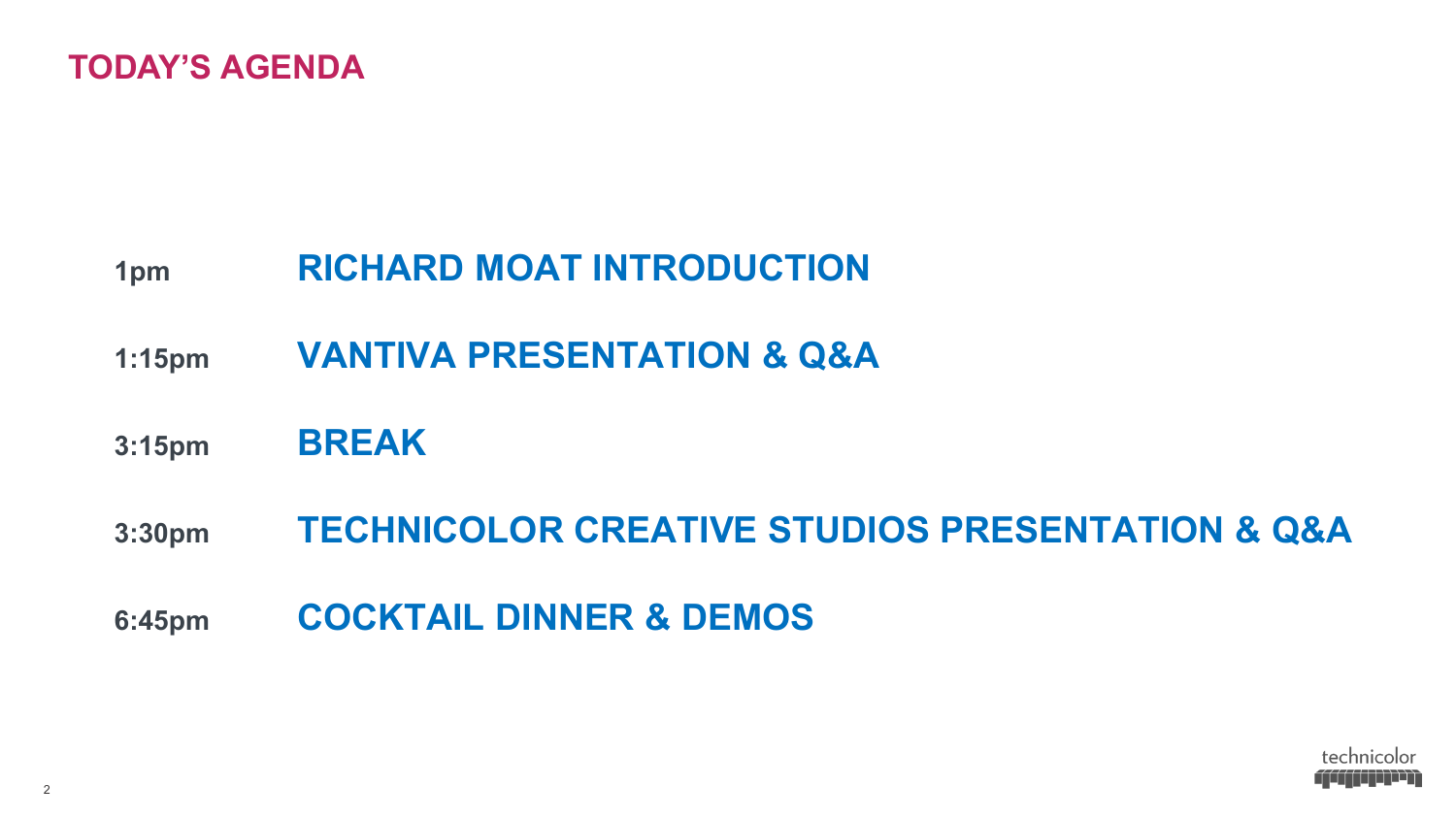# **CONTEMPLATED TRANSACTIONS**

**VANTIVA** Connected Home + VANTIVA Supply Chain Services (ex-DVD Services) **Vantiva** Spin-off: **35%** creating two Listing: EURONEXT Paris independent market HQ: Paris leaders in their CEO: Luis Martinez-Amago to be respective sectors appointed

- **→ Technicolor Creative Studios:** a global leader in VFX, offering an attractive 'pure play' equity story
- **VANTIVA:** new brand for Technicolor Ex-TCS operations, market leader in its segments with a stronger balance sheet, retaining upside exposure to TCS



**TCH SHAREHOLDERS 100%** (incl. MCN subscribers) **65%**

# Refinancing:

targeting deleveraging and a capital structure consistent with the proposed separation  **Equip Technicolor Creative Studios and VANTIVA** with a more agile balance sheet aiming at supporting each entity's strategic priorities, including growth

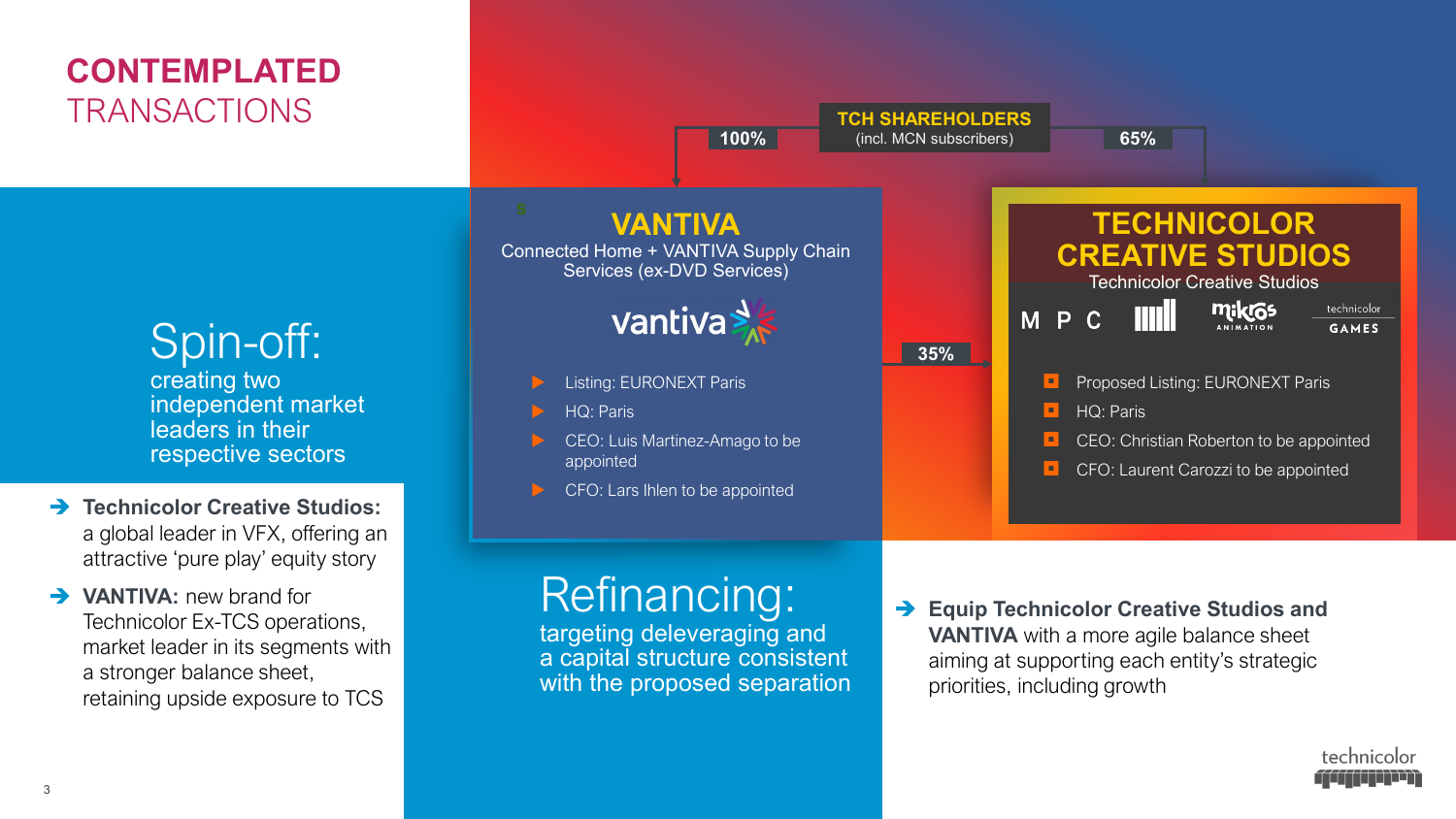# **THIS IS THE RIGHT TIME** FOR A NEW STRATEGIC MOVE

#### **SOLID FUNDATIONS**

## **The Group** transformation plan **has been a** success**:**

- €325m cumulative cost savings plan almost achieved
- Sale of Post Production and Trademark Licensing
- → 2020 and 2021 guidance achieved despite a challenging economic environment

**2020 Technicolor's results were impacted by the Covid pandemic, and it entered a Safeguard Plan procedure ('SFA') to enable the** restructuring of its debt**:**

- → Raised €420m of new money debt, equitized €660m of outstanding debt and reinstated the remaining €574m of debt
- $\rightarrow$  These debt instruments are still outstanding and the SFA is still ongoing

UNLOCK VALUE CREATION for Technicolor shareholders in the long run

#### NORMALIZE THE GROUP CAPITAL STRUCTURE

through a full refinancing to exit the Safeguard plan and to reduce the complexity of the current Fiducie structure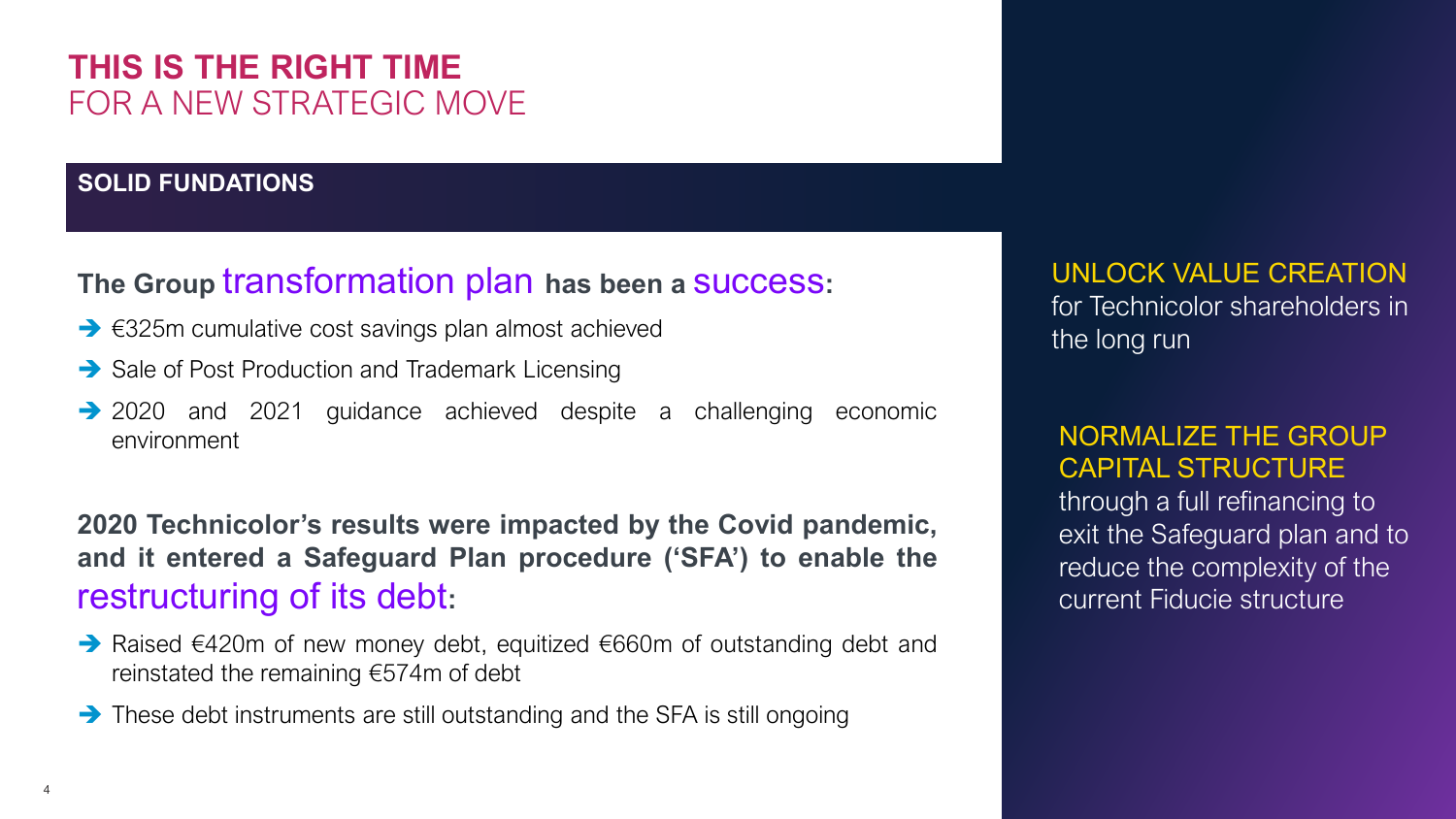# **POSSIBILITY TO REFINANCE** THE DEBT

#### **REFINANCING** PACKAGE

**Possibility to refinance the debt with the end of the non-call in July 2022, reduce cost of debt, and facilitate the execution of the spin off** Significant progress already made:

- €300m unsecured reserved Mandatory Convertible Notes ('MCN') fully subscribed
- $\rightarrow$  MCN authorized by the shareholders
- → Commitment of €375m private debt for VANTIVA
- → Launch of the marketing for c. €600m Term Loan at Technicolor Creative Studios



- €375m debt package committed by Angelo Gordon and Barclays
- Wells Fargo Asset-Based Lending (ABL) Facility

#### technicolor

#### **CREATIVE STUDIOS**

- Ongoing marketing got c. €600m Term Loan
- €40m Revolving Credit Facility under discussion

### NEW DEBT **STRUCTURE**

consistent with the proposed separation, implementing two distinct and optimized financing packages for Technicolor Creative Studios and VANTIVA respectively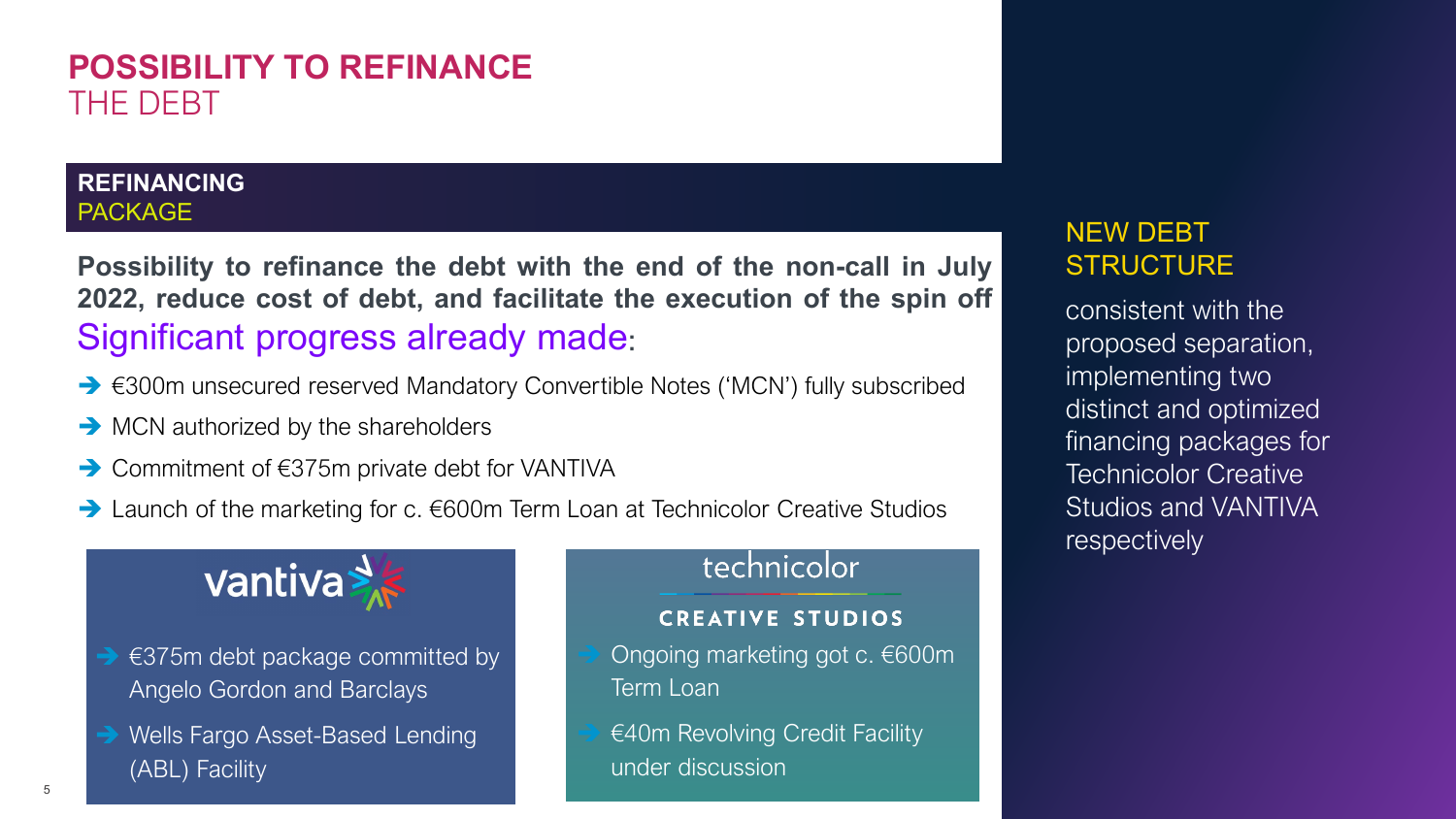# **BENEFITS FOR ALL STAKEHOLDERS**

#### **MAXIMIZE VALUE** TO ALL STAKEHOLDERS

**SHAREHOLDERS**  $\mathcal{P}^{\text{max}}$  **EMPLOYEES** 

**Crystallization of part or all of the sum-of-the-parts upside**

- Potential for re-rating of TCS
- Potential reduction in conglomerate discount

**Flexibility to manage separately their exposure to TCS and VANTIVA**

**Access appropriate shareholder base**

**Benefit of the MCN driving deleveraging, potential rating improvement and securing liquidity**

**Ability to exit through refinancing process**

#### **LENDERS CUSTOMERS & SUPPLIERS Fresh start for both companies**

**Simplification of each corporate structure**

**Benefit from improved commercial offering enabled by incremental investment capacity**

2 INDEPENDENT COMPANIES with a more focused strategy and freedom to pursue their own agenda

#### Ensure BOTH ENTITIES have a capital structure aiming at supporting their:

#### **VIABILITY**

LONG-TERM AMBITIONS ORGANIC GROWTH

**Simplification of each corporate structure**

**Fresh start for both companies**

**More adequate capital structure enabling investments in both entities**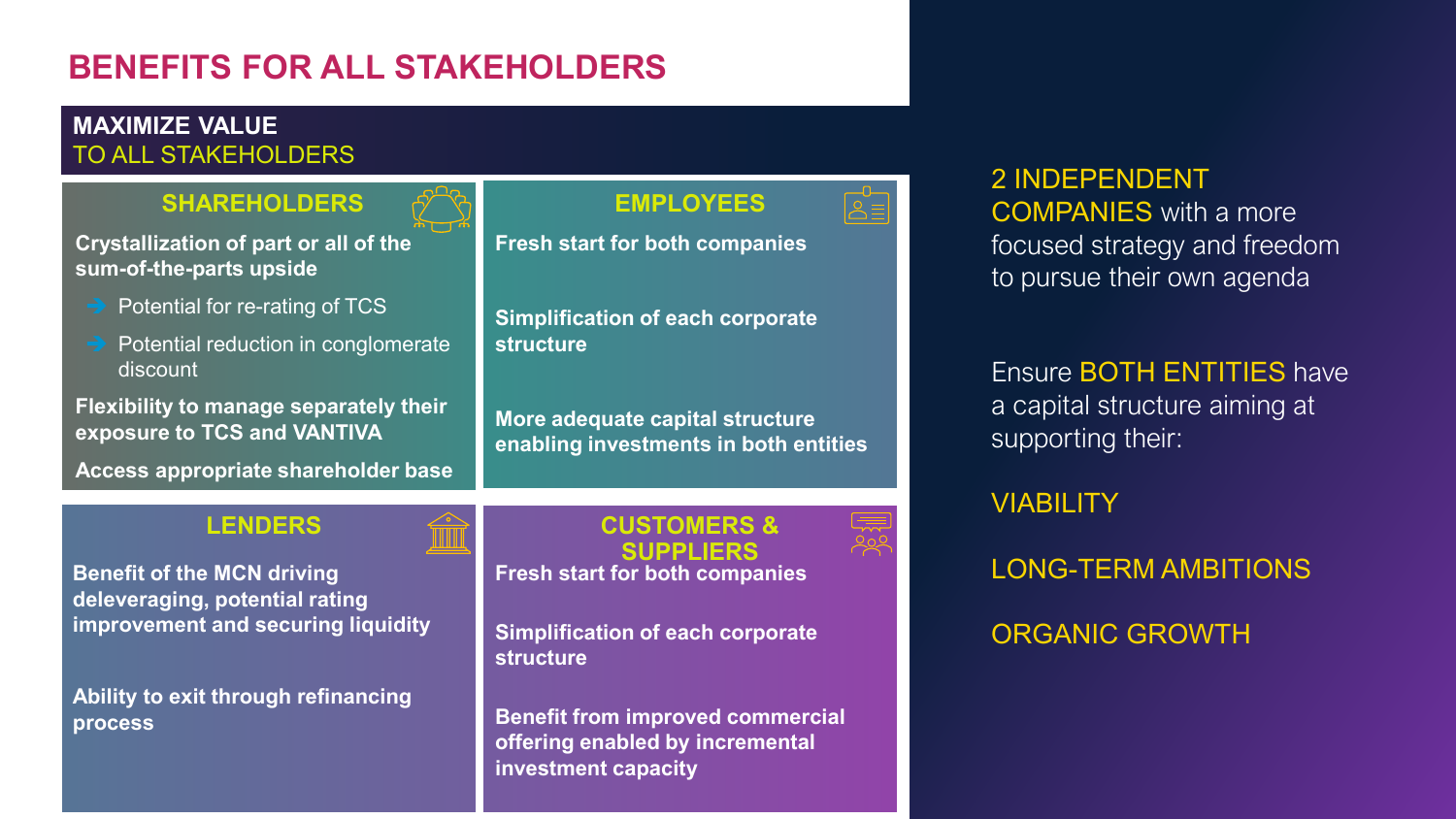# ENVISAGED **TRANSACTION TIMELINE**